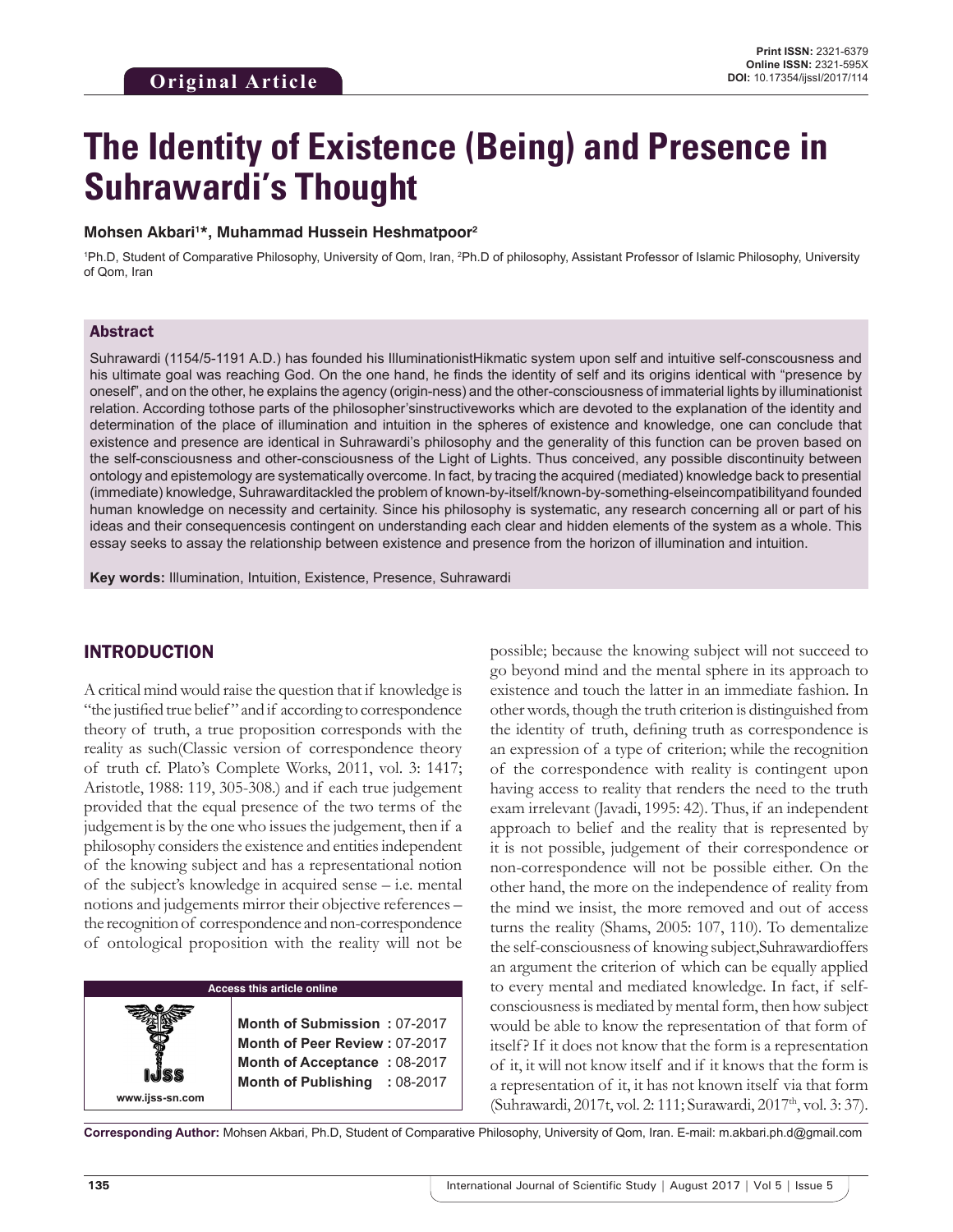However, if the subject's encounter with the other is always mental and mediated, it will not be possible, for one subject in various times and for a number of subjects in a certain time, to recognize the identity, unity, continuity and judgemental generality of the form the perceptual continuity of which has been torn. Similarity or memory will not be a secure and sound backstay.

Thus, if we continue to support correspondence theory of truth in the face of other alternative theories (Coherence theory of truth and pragmatist theory of truth), and if existence and the existents are not presentially known or if we cannot trace the acquired representational mediated knowledge back to the intuitive immediate knowledge by presence, not only ontology, rather every other reality based knowledge would be engulfed in skepticism.

Then, the question of the relationship between existence and presence will be a question of the separability or inseparability of the station of actuality (existence) and the station of mentality (knowledge); because one of the major characteristics of presential knowledge is deliverance from the duality of truth and falsity. This is due to the nature of this type of knowledge that is not concerned of the concept of correspondence…. Another characteristic of the presential knowledge is its deliverance from the distinction between conceptual and extentsional knowledge…. Both of these options (concept and judgement) are among the essential features of conceptualization that belong to the system of sense and representation – not to the system of existence and objective reality (HaeriYazdi, 2000: 49-50).

Suhrawardi sets intuitive self-consciousness as the foundation of his illuminationist wisdom. On the one hand, he finds the identity of self and its luminar principles one and the same with "presence by self " and explains the agency (origin-ness" and other-consciousness of immaterial lights via illuminative relation, on the other. The present essay seeks to illustrate the nature of "relationship of existence and presence" from the horizon of illumination and intuition.

Using the word "existence" in the title and in the research question is somewhat loose; because Suhrawardi gives priority and originality to quiddities by denying the objective independency of existence from quiddity. The answer that is given to the research question of the current essay will be key to numerous epistemological difficulties like the question of "correspondence and the way we prove it".

This research will prove that the existence of every existent (even the Light of lights) is either from its presence by itself or by its presence by the immaterial lights; a presence that finally leads to the presence of Light of lights.

# FUNCTION OF EXISTENCE AND PRESENCE IN SUHRAWARDI'S THOUGHT

#### **The Scope of Illumination and Intuition in the Sphere of Human Knowledge**

#### *Acquired knowledge and presential knowledge*

According to Suhrawardi, intuition, or in other words, the outcome of "illumination" in the sphere of knowledge, is presential immediate knowledge that covers the whole primordial (One's consciousness of oneself and his subjective modes) sensory and mystical knowledge. Illumination or in more complete expression, "illuminative relation", against "categorical relation" is only dependent on one side (either on the agent or the knower). In Suhrawardi's view, illuminational relation is of pivotal stance both in the sphere of knowledge and the sphere of existence. It seems that the acceptance of "rational intuition" by Suhrawardi is inconsistent with "secondary intelligible" and he has not himself discussed this issue in his works (Yazdanpanah, 2012, vol. 2: 45-50; 56-68).

"We have some perceptions in which we do not need any other form but the presence of the essence of perceiver"(Suhrawardi, 2017 p, vol. 1: 485).

Since presential knowledge does not tolerate the duality of essential known and the accidental known and is consequently purified of the seprationof concept and judgement, correspondence is not propounded. In presential knowledge, the known is present by the knower with its certain specifications and does not need correspondence. But in acquired knowledge, besides the fact that the accidental known is always absent from the knower, the essential known (mental form) is continuously universal and needs correspondence (Suhrawardi, 2017 p, vol. 1: 489).Suhrawardi believes that "every form that is in the soul is universal; even if it is composed of many universals. Then mental form does not decline participation as such and if it declines it is due to other thing" (Suhrawardi, 2017 a, vol. 1: 70).

According to Suhrawardi, every conceptual acquired knowledge is based on observation (sensory and nonsensory intuition) and every judgemental acquired knowledge is founded upon self-evident realities, observations, and conjectures. To put it otherwise, every primordial (self-evident) and simple refers back to intuition and the outcome of intuition is certain (Suhrawardi, 2017 p, vol. 1: 369; Suhrawardi, 2017 t, vol. 2: 104, 40-43).

Thus, in the same way that in astronomy everyone trusts the observations of the astrologists, in wisdom we should trust the intuition of theosophers (Suhrawardi, 2017 p, vol. 1: 460; Suhrawardi, 2017 t, vol. 2: 13, 156).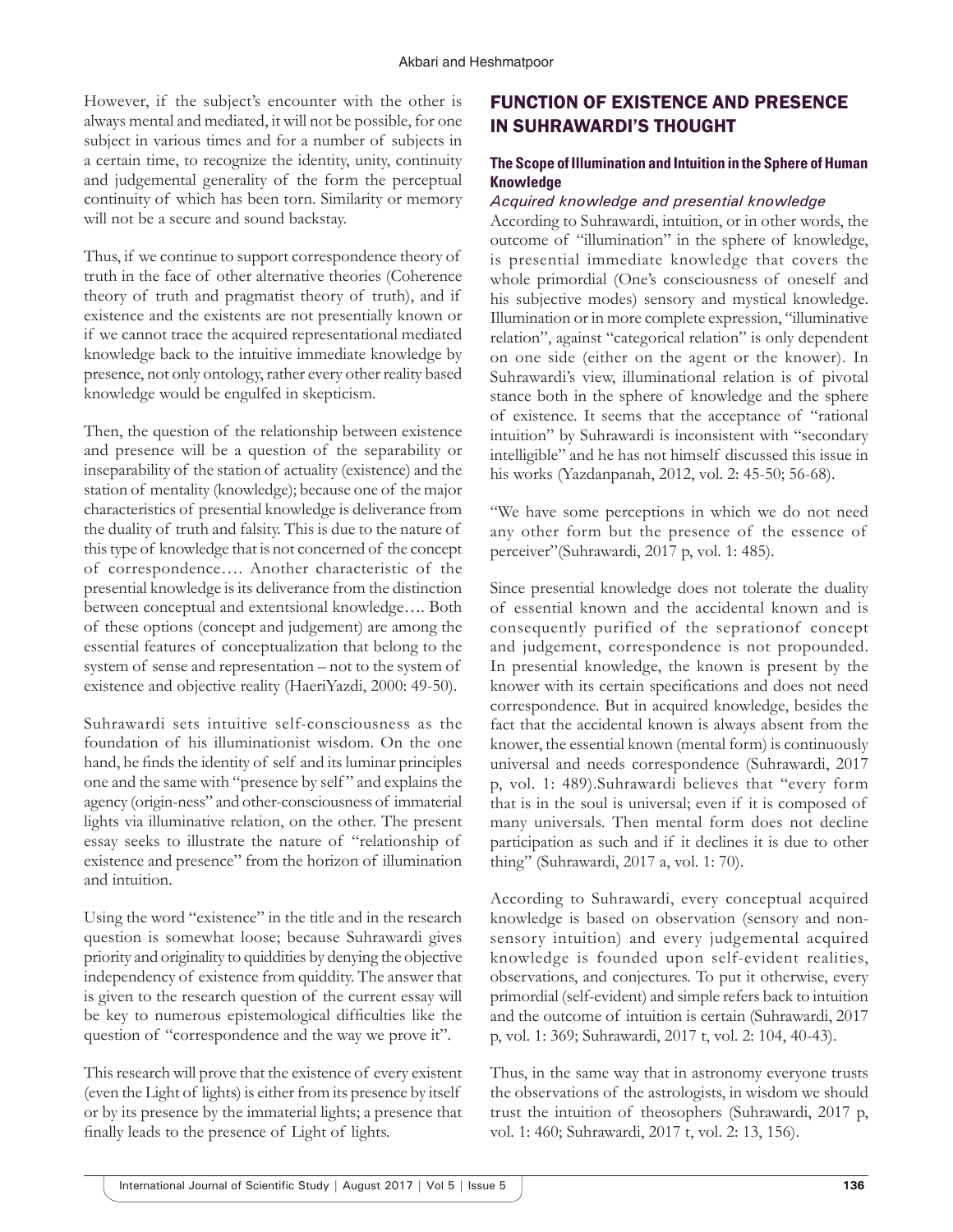### *Self-consciousness*

Intuitive slef-consciousness (which can be collective in mystical sense) and its conceptual investigation is the rise of Suhrawardi's point of departure in his metaphysics of light and drakness that is featured as the Wisdom of Illumination.

"The best way that the man who is involved in the discussion of illuminative wisdom can trust. is that the man begins with his own knowledge of his essence and then ascend to what is nobler than him" (Suhrawardi, 2017 p, vol. 1: 484).

Suhrawardi has a presential knowledge of his own selfconsciousness that is an essential part of his identity. In his words, if my knowledge of  $,$  myself<sup>\*\*</sup> is acquired and through a mental idea, then since my mental idea is an accident that occurs on my essence, any allusion to me wil not be to me and this is to say that I have known an accident among my accidents while I did not have any knowledge of myself. Furthermore, since acquired knowledge is conditioned upon mental idea and whereas every mental idea is universal and even it cannot become particular and individual by adding any other mental idea, my personal knowledge of myself will not be achieved. In fact, if my self-consciousness is acquired and I am not informed of my mental idea's correspondence with my essence, I have not found indeed but an idea and if I am informed of the correspondence, I have already known myself via the mental idea (Suhrawardi, 2017 t, vol. 2: 111; Suhrawardi, 2017 p, vol. 1: 484).

# *Other-consciousness*

Suhrawarditurns to vision as an example of sensory knowledge and does not accept the then current notions of vision and insists on the role of light in vision. Accordingly, vision is not an impression of a form in one's lens rather it is the result of an illuminated object's encounter with eye due to which a presential illumination occurs to the soul (Suhrawardi, 2017 p, vol. 1: 486). "Every vision is itself an illuminative relation not a consciousness of an illuminative relation". That is to say, soul is present in the vision faculty and has illumination over it and attends the objective vision sphere and casts light upon it too (Suhrawardi, 2017 t, vol. 2: 213; Suhrawardi, 2017 p, vol. 1: 485).

Since Suhrawadi does not tolerate the impression of the major on the minor, he also does not accept the impression of imaginal forms on the physical faculty of imagination and their corporeality. In his opinion, imagination prepares the soul as a corporeal manifestation in order to equip itself for visioning the substantial imaginary and incorporealformsin the realm of immaterial ghosts (Suhrawardi, 2017 t, vol. 2: 211-212).

"It is a mistake to assume that imaginary forms are stored in imagination; because if it is so, they will be present and known by the supervising light; while when man stops to imaginZeyd, he does not find anything inside himself as known; rather when man feels one thing that is in harmony with him or he thinks of one of its causes his thought is transferred to Zeyd and he strives to acquire its form from the higher sphere. It is indeed the Supervising Light that governs the higher sphere (Suhrewardi, 2017 t, vol. 2: 209).

Thus, since sensory and imaginary perception realize in the sensible and imaginal spheres in an immediate fashion, the known by essence is the object that is in touch with the sensory organ and the known by essence in imaginary perception is the incorporeal ghost (separate imaginary substance) (Shirazi, 2004: 454). Furthermore, since Suhrawardi believes in the recording of all past, present and future events of physical bodies in the heavenly souls (Suhrawardi, 2017t, vol. 2: 237, 244) and argues that the heavenly souls are purified of forgetfulness, he explains the recollection of particular notions via insisting on the presential relationship of human soul with the heavenly souls.In Suhrawardi's view, memory is the faculty of recollection and transference to the heavenly souls; not a deposit of particular notions as imprinted on a physical place (Suhrawardi, 2017t, vol. 2: 211).

"When man forgets something, its recollection is sometimes difficult to him; insofar as he tries hard but he does not succeed. Then some other time he would easily recollect it.

The thing that he recollects in his mind is not identical with what he finds in his physical faculties; otherwise he would not be absent from the supervising light after a great deal of search…. The quester is a governing light that is not purgatorial that would be stopped by the bodily faculties…. Then recollection is not but from the world of invocation and it is a prerogative of the chief heavenly lights that never forget anything" (Suhrawardi, 2017t, vol. 2: 208).

Although Suhrawardi has stipulated the importance and priority of vision over other key human senses, with generalization of his explication of the reality of vision and considering his approach to the relationship between soul and body, one can conclude that soul is present in all of its stages and is identical with it.According to Suhrawardi, body and bodily faculties are the manifestations and modes of soul (Suhrawardi, 2017t, vol. 2: 205, 206).Then, "all that is perceived by the osul should be divided into certain types: universals perception due to their impression on the soul is contingent on the presence of form. Understanding the particulars is also depedent upon the presence of their essences and the soul's illumination or upon the impression of their forms on something that is present by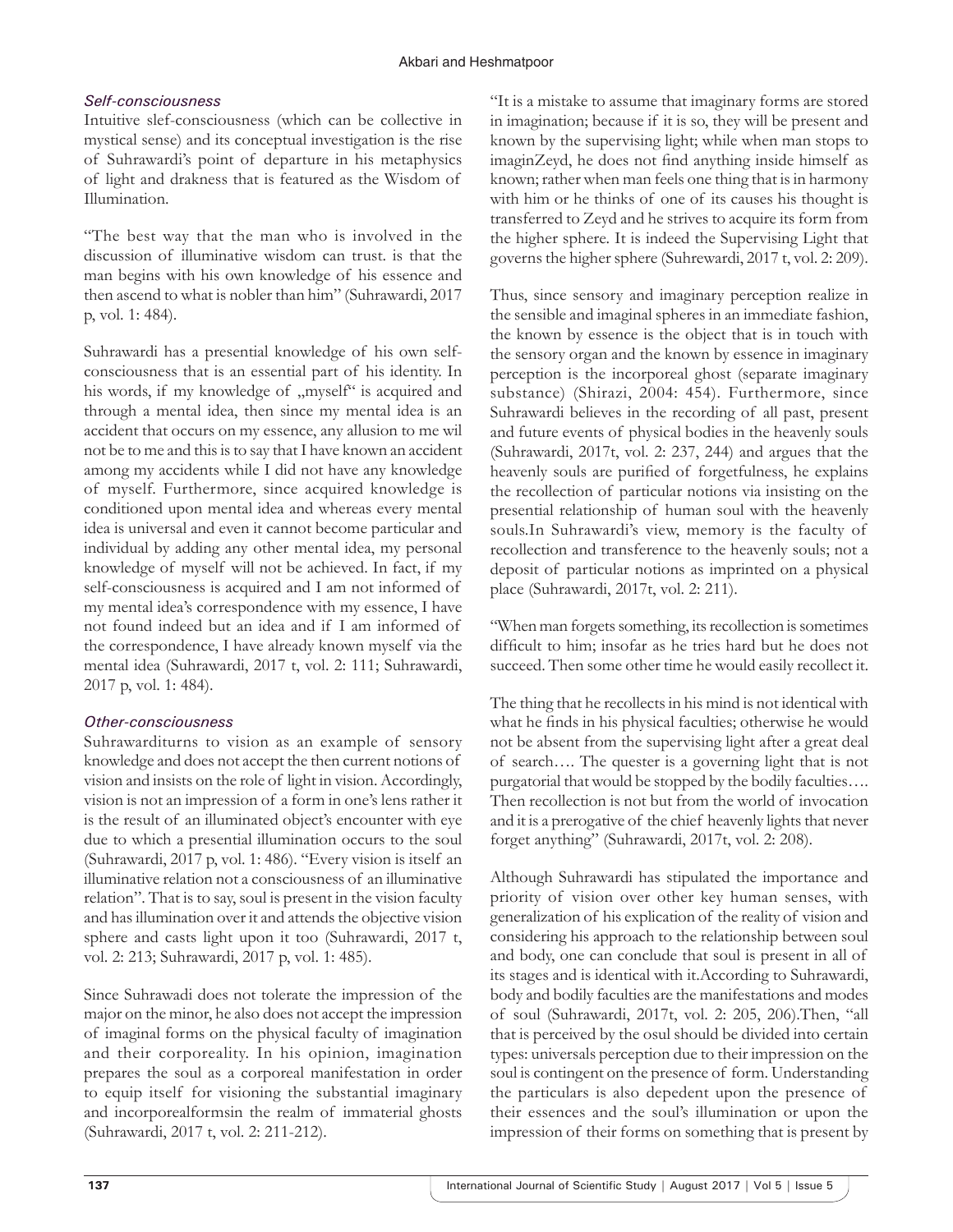the soul that the soul's illumination has occurred to them" (Suhrawardi, 2017p, vol. 1: 487). Thus, besides conceiving self-consciousness as a presential process, Suhrawardi also deems vision, imagination and recollection, soul's consciousness of its faculties (whether imprinted on a body or not), body and bodily faculties in a presential manner.Suhrawardi argues that the self-consciousness and other-consciousness in every substantial light is basically presential. According to him, every mental form is in itself universal and the acquiredness of soul's consciousness of body and bodily faculties require the universality of that consciousness and this universality requires management of body and bodily faculties (Suhrawardi, 2017p, vol. 1: 484, 485). Thus, "man is not perceiving himself and his body and bodily faculties via a form or idea" (Suhrawardi, 2017p, vol. 1: 485). Soul with illumination and its presential consciousness of body and bodily faculties is the sense of all senses. Each one of the bodily actions and reactions in the sensation process are mediums through which the soul attends the realm of sensibles.

"In the same way that all human senses are rooted in a single unique sense, i.e. common sense, all these faculties are also originated in a uniqe faculty that is its very illuminated essence…. Then, all these faculties are shadow of the thing in body that is in the chief light and verily body is its secret.

These things are not absent from the soul; rather they are revealed to it by a form of manifestation…. Since the chief light is governing them all and is informed of the fact that it has particular faculties, the supervising light dominates its essence and is the sense of all senses. Whatever that exists in the body is rooted in one thing in the chief light and the latter is illuminating over the imaginary ideas and is needless of the form in vision" (Suhrawardi, 2017t, vol. 2: 213-216).

According to Suhrawardi's critical remarks of the logical rules of definition, if a definition is informative and substantial it should be consisted of the essential parts of genus and differentia which are known either by sensory or unsensory intuitions (Suhrawardi, 2017t, vol. 2: 20, 21). Furthermore, he does not accept something to be objectively simple but in mind to be composed of the essential parts of genus and differentia; because if mental affair is posited by reason, it will be representing the whole objective reality. In other words, it does not leave it neither in mind nor in reality (Corbin, 2017, vol. 1: 195; Suhrawardi, 2017t, vol. 2: 71). What is simple in reality, is also simple (undefinable) in the mind and can only be known by way of intuition. Therefore, "there is no tracing back but to the sensible things or those things that are revealed superficially" (Suhrawardi, 2017t, vol. 2: 21);(it seems that the other way refers in this context to unsensory intuition in mystical sense). The physical substances and

compound affairs are known and defined by means of their constituents. This definition will not have any knowledge for the one who does not have intuitive notion (Suhrawardi, 2017t, vol. 2: 73, 74, 104). The definition of the term in compound varieties is known as the great community of accidents; the accidents that change in them leads to a change in the response of "what is?" (Suhrawardi, 2017t, vol. 2: 86). Sha'zzurī describes "the smile of a broadrendered right-wing writer" as a definition for man.

Suhrawardi finally disregarded the truth of the bodyby denying the prime matter of the prepatetics, he reduced the body to a self-sustaining extension, and denies the substantiveness of the forms of species or the necessity of the constitution of the substance by substance. (Suhrawardi, 2017t, vol. 2: 88-85, 83). He construes each of the planets, elements (soil, water and space) and compounds (minerals, plants and animals) in terms of the development of perceptible qualities in the essence of matter (Suhrawardi, 2017t, vol. 2: 193, 190, 88, 87), and thus, traces the forms of species back to the accident. Consequently, since each accident is tangible and appreciable, it is obvious that the recognition of a form is not only inseparable, but also evident.

#### **The Scope of Illumination and Intuition in the Sphere of Existence**

#### *Metaphysics of light and darkness*

Suhrawardi does not accept the definition of the substance as the "being not in the subject"; because, on the one hand, the existence (being) is being conceivedas something posited by the mind and, on the other hand, does not tolerate the definition of the affirmative as the negation. Suhrawardi understands the concepts of substantiality and accidentality in the general and mental sense (Suhrawardi, 2017t, vol. 2: 62). He ultimately traces the substantiality back to perfection of quiddity in its independence and returns the accidentality to the defects of quiddity in its dependent nature. (Suhrawardi, 2017t, vol. 2: 167, 70; Suhrawardi, 2017b, vol.1: 156). In his view, the sum of substantiality or perfection of every objective quiddityis not an extra explanation besides its substantiality. For example, the objective substantiality of the soul, unlike its substantiality which is in the mind, is superfluous, though it is compatible with its simplicity and does not have much of it, but itself is the objective identity of the soul.

Since the existence is mentally posited, then the accidental quiddity is subject to the substantialquiddity, and since the objective nature isexistentiated by a cause, which itself is also an objective quidddity (Suhrawardi, 2017p, vol. 1: 402, 348; Suhrawardi, 2017t, vol. 2: 186, p. 66), thepriorityof a substantial over the substantial effect is out of quiddity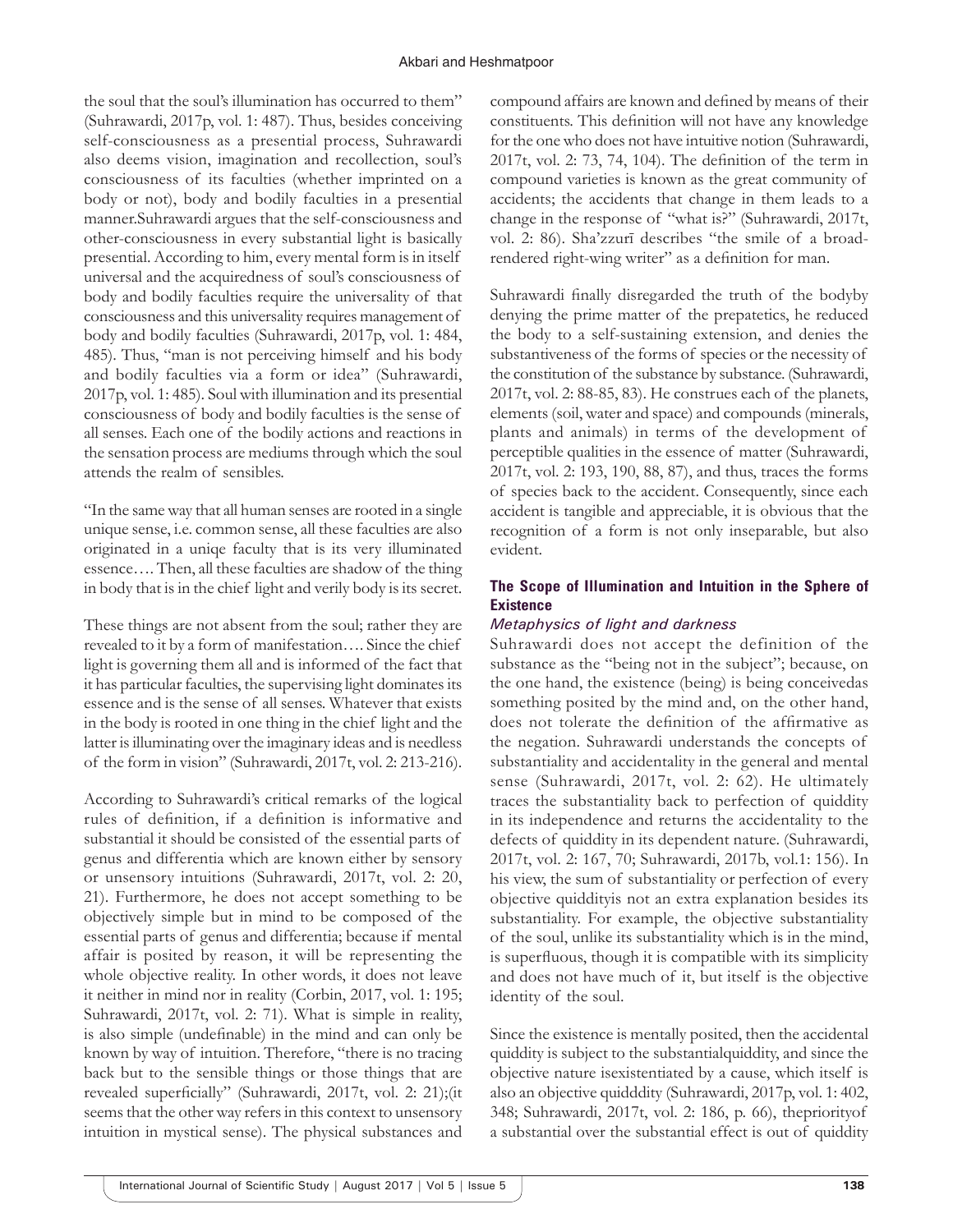and substantial. Therefore, the cause of its primacy and its perfection in its consistency is more intense and more severe than its effect (in essence). (Suhrawardi, 2017p, vol. 1: 302, 301, 227).

Of course, Suhrawardi, in some cases, even qualifies substantiality according to his definition as a mentally posited reality, and since the objective abundance of any mental item affirms its meaning, he finds the common stance of the divine presence with the contingent substances in their innate richness consistent. (Suhrawardi, 2017b, vol.1: 188, 187). In fact, Suhrawardi considers mentally posited facts of two types: that which does not belong or does not fall under the category (such as being and unity), and the category that falls within or categories (such as substance, number and relation). Furthermore, he states that some categories or categories fall into categories (such as relation and numbers), and some others are real (such as blackness).

Thus, the objectivity the described can not be a reason for the objectivity of the description, since a mental title could have been assigned to that particular object. (Suhrawardi, 2017a, vol. 1:48) Of course, while derivative is always mental that simple can easily be objective or mental. (Suhrawardi, 2017t,vol. 2: 74). However, Suhrawardi in some positions does not explain the essence of a concept based on itsmentally positedness, but he ignores this implications in positions too.

From Suhrawardi's point of view, while no quiddityis identical in its definition, (Suhrawardi2017b, 1: 155) every quiddity is either light or darkness. Suhrawardi does not accept that light is the principle, and darkness, features its absence. In his view, darkness is the absolute lack of light and the contradiction. (Suhrawardi, 2017t, vol. 2: 108, 107). However, the concepts of light and darkness are mental and universal, but each of their examples are objective and distinct. (Suhrawardi, 2017t, vol. 2: 128; Suhrawardi, 2017b, vol. 1: 335; Suhrawardi, 2017b, 1: 162, 161).

Every light and darkness is also either substantial or accidental (Suhrawardi, 2017t, vol. 2: 117, 107). In contrast to the accidntal light (pseudonym), substantial light besides its appearance in essence, also appears to itself. While the accidental light is either physical, or incorporeal (Suhrawardi, 2017t, vol. 2: 138). Substantial light is always incorporeal.

"Anyone who has an essence of which he is not neglectful, is laminated because of the appearance and the presence of his being to himself, and the commission of the darkness is not in itself, because [even] the enlightened body is not of light for its essence, let alone to the darkness.Soit is a pure incorporeal light that does not refer to it [sense]" (Suhrawardi, 2017t, vol. 2: 111, 110).

Thus, although any substantial and accidental light is a light in itself, but the light is a light for itself and accidental light is a light for the other. Since the body is not light in itself, it will not be light for itself or for the non-self. Physical body is darkness in itself and pure abstention. The light of lights and each one of the supervising and chief lights are pure and incorporeal. Each elemental and celestial body is a dark substance, and each of the fourfold accidents, i.e. quantity, quality, relation and movement, is accidental. (Substantial lights are purified of the accidents of darkness). The sunlight and the fire light are the accidental and physical lights that have occurred onto the dark and dead substances. In the same way that the physical light makes the substantial light to occur on the substantial darkness (Suhrawardi, 2017t, vol. 2: 121, 108), the accidental incorporeal light is manifested by the substantial light.

Moreover, every incorporeal accidental light differs from one another due to the rank of the subject and the other (Suhrawardi, 2017t, vol. 2: 128). Each accidental physical light is also distinguished from the other by its source of illumination and its dark place. Thus, the substantial illumination of light, the appearance of its accidental light and its illumination, leads to the appearance of a single body or the appearance of physical light. Suhrawardiconsiders the Illumination of Light as a permanent manifestation of the incarnation of light and makes it conditional to the receptive talent. (Suhrawardi, 2017p, vol. 1: 466).

Hence, thesingle light that has arisen out of a unique occasion in the substantial light can be proliferated;and this proliferation does not lead to the plurality of the substantial light. Suhrawardi explains the multiplicity of substantial lightsin intensity and weakness solely by the multiplicity of subject matter and the intensity of the light-headedness with its illuminating nature. (Suhrawardi, 2017t, vol. 2: 127) The light of lights is the ultimate light and infinite light. (Suhrawardi, 2017t, vol. 2: 168).

Light illumination is not a detachment of light;because the connection and the detachment do not exist in the incorporeal things. Illumination of light will not be a transferrrance of accident, because, in addition to the fact that the transmission of the accident is impossible, the Light of Lights is also purified of every accident. The illumination of light is instant, without the emitted light depart the source. (Suhrawardi, 2017, vol. 2: 129, 128) The radiation and emergence of any light (even sunlight) is simply an illumintionist relation. The cause of the impoverishment of any illumined light is due to the illumination of light, the origin of evil and the darkness.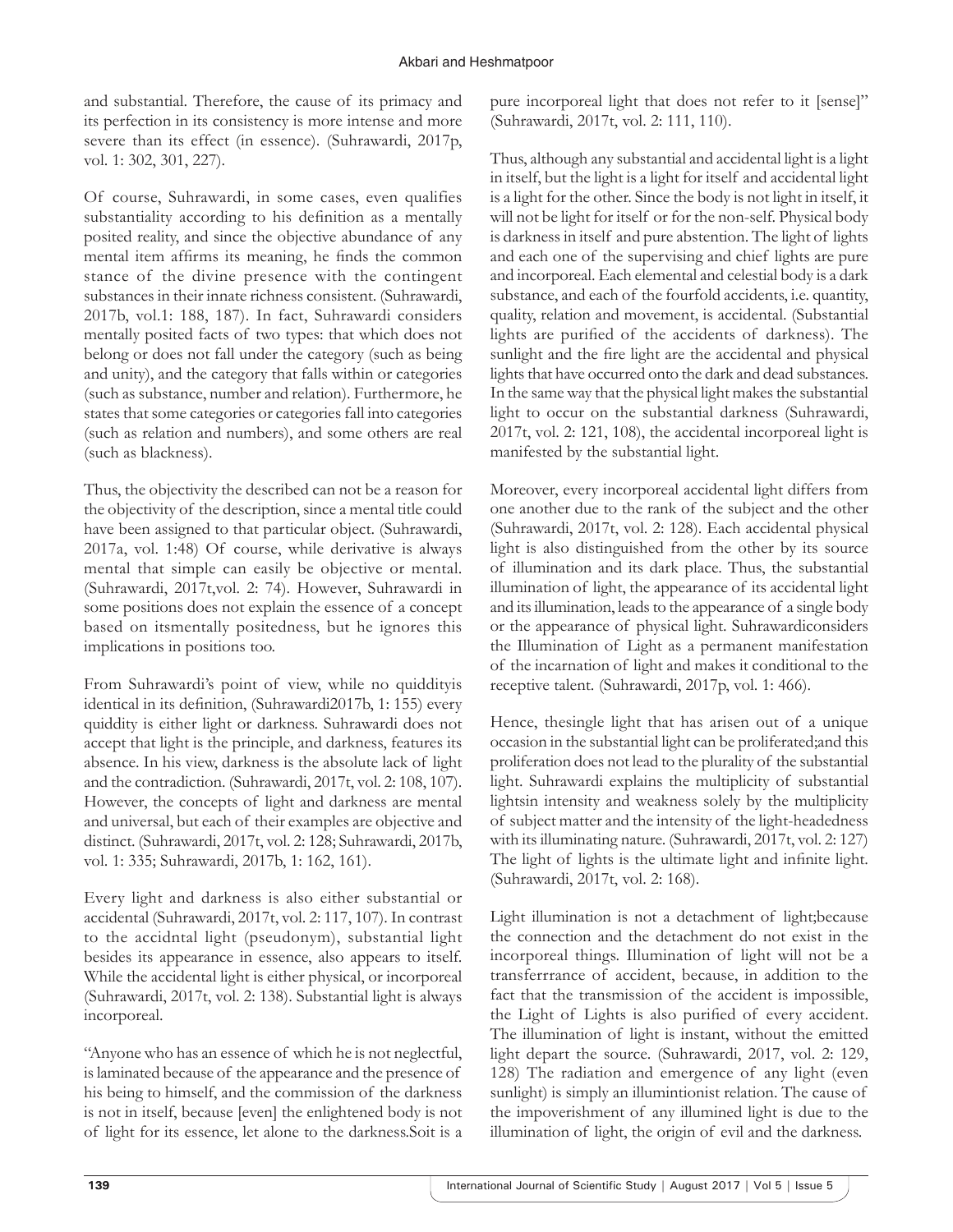Gradation in substantial lights requires their differentiation, not to be in species and differentia, but rather in the intensity and weakness of their light identity, and this intensity and weakness should not be detached from their essence. (Suhrawardi, 2017p, vol. 1: 397; Suhrawardi, 2017a, 1: 22). For example, the near light (Bahman) is distinguishedeither by theaccidentality of the Light of Lightsor the accidentality of the darkness. Adoption of every accident in the light of lights is incompatible with its essential richness. Admitting any kind of darkness in the light of lights will lead to the acceptance of two bright and dark directions in the light of lights, which is incompatible with its inconsistency.(Although Suhrawardi considers the near light purified of every dark accident, he describes its need and dependency on the light of lights darkness.) Hence, the distinction between light of lights and near light is only a function of intensity and weakness in their lightness. Although the mental nature of light is not essentially of defect and perfection, the objective identity of the light of lights is a function of its own essential intensity, without adding anything to its brightness from the intensity. The objective identity of the weak light is a function of its essential weakness, without weakening or diminishing its intensity.

Suhrawardi traces the appearance of motion and heat backto two elements of heavenly and elemental purgatories, and in the same way that he links the motion and the heat to light and life, liks stagnation with darkness. Each motion and heat arises from the light and predisposes the receiver to accept the next light. (Suhrawardi, 2017t, vol. 2: 195, 193). For example, motion and heat prepare human temperament to receive Speffer's light that gives water the pleasure of leaving the economy. The light of the breath flies the mass of the flask, and this movement, the ghost, is susceptible to getting light from the sky.

#### *Self*

Suhrawardi finds his self-consciousness in a presential manner and describes his identity as "presence by oneself ". According to him, if my self-consciousness is acquired and I know in my own consciousness of my own idea, then since the recognition of anything is preceded by its proof, my identity will be constituted by knowledge which comes after it. On the other hand, if I get to know my own ideaof self-consciousness in my own consciousness, then this awareness will not be my awareness of myself and will not be able to be my identity. The ability to recognize my non-self can also not be my identity, because talent is wisdom, and after it becomes inherent in it. (Suhrawardi, 2017A, vol. 1: 116, 115) Suhrawardi, therefore, recognizes his identity and its origins as "light", which reveals the light in its essence and expresses its non-existence.

"The light must, in fact, be apparant its own manifestation, and its essence should manifest other things. The emergence of accidental lights is not dueto things that are extraessential. It is not so that the light is obtained, then the appearance comes is not enough to say that "my identity is what its appearance brings with it, and that thing is hidden in itself "; it is itself the emergence and the nearness. So whoever perceives his essence is pure light, and every light to its essence is its appearance and evidence of its essence." (Suhrawardi, 2017t, vol. 2: 114, 113).

Therefore, if anything that appears does not require definition, and if the notion of an obvious definition is not necessary, then the notion of light is obvious and does not require definition. (Suhrawardi, 2017t, vol. 2: 106). In fact, light (whether physical or incorporeal) is observable, and Suhrawardi makes any observation (whether conscientious, sensual or mystical) obvious. The evidence comes from the intuition, and light is recognized only by observation. If one goes along with the dispossession of the body to the intuition of his essence, or if he contemplates his presence in the body when he belongs to the body, he will find himself light and in presence that is distinct from all nature to himself and to his individual identity.He will not only recognize the body (whether it is purgatorial or ideal) and his body parts, but also his mental states in his selfawareness, and will recognize his identity as a superset of any combination. Hence, no hidden component of selfconsciousness can be considered as its own. (Suhrawardi, 2017t, vol. 2: 244, 113, 112).

"I abandoned my being and I looked at it, so I found identity and the Being. To the additions and to the affiliation of the body, I came out of it. [Substantiality] is also a negative matter. If I have a different meaning, while I do not get it that I get in my body, and I'm non-existent, I do not have any differentia. I know my essencebecause I am always informed of it, because something is not closer to me than me, and I do not see in detail the detail of anything except Being and Perception.Anyone who perceives his essence as a"me" and does not find himself in the form of detail and contemplation, except for being, is the same, and "me" is something like "me" (in the way that it covers the necessary and unnecessary) which perceives its essence. So if for the "me" there is a truth [other than me], "I" will be accidental for it, and I will perceive this accident because of my presence, which is absent from my existence and this is impossible. When I perceive "I", what is additional to it [and yet] is unknown, in relation to "me", "him" and outside of me "(Suhrawardi, 2017 A, vol. 1: 116, 115).

If Suhrawardi finds himself in his consciousness and generalize it to his origin, he may not seem consistent with his fundamental approach to being and insisting on its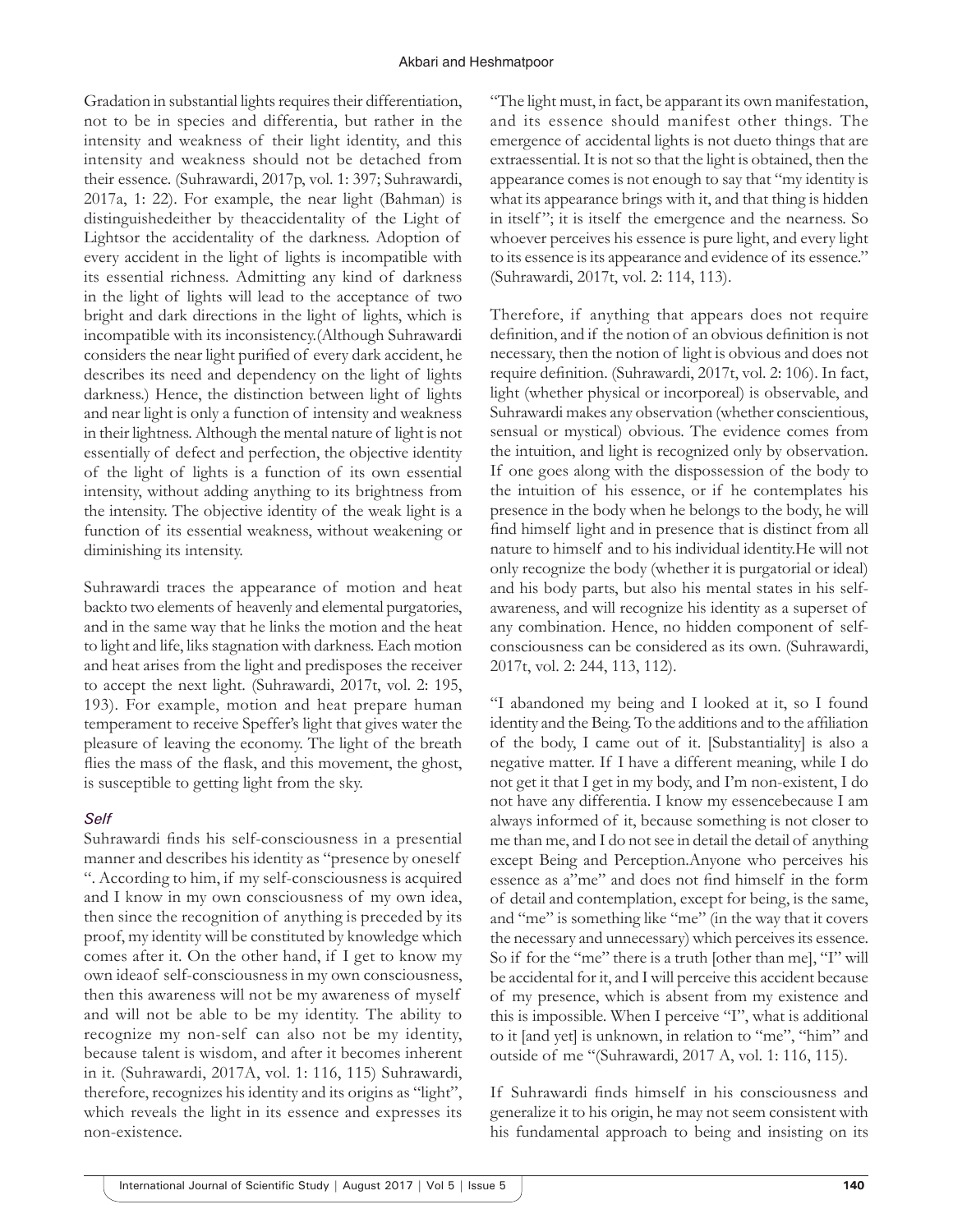mental state. But he states that the existence of perciever is the same as "life" and "presence to oneself." (Suhrawardi, 2017 B, 1: 190, 187).

Suhrawardi uncovers two elements of "presence to oneself" and "revealing others" in his discussions of the soul and its illuminative origins. He reduces the first component to "science" and the second component to "power" and declares the innate instincts and "life" one and the same. "Life is the presence of somethingby itself." "Living being" is the same active perciever" (Suhrawardi, 2017, vol. 2: 117). Thus, what remains hidden to itself is also deprived of life, and gradation in the nature of light leads to the gradation of components or effects of life (perception and action). The sphere of bodies is thoroughly engulfed in death and darkness, because it does not have any physical appearance and is hidden to itself.

# *The others*

Suhrawardi transcends himself and begins to recognize his identity as his identity, self-consciousness and presence.

"If it is understood that the soul is not combined, but its nature is simple and percieving, then its subject must [also] be a perciever, and he is more subtle and superior to the first reason." (Suhrawardi, 2017 B, c. 1: 186).

Suhrawardi, who reaches the light of lights in ascension arc, reaches in the descending arc, to light of lights, horizontal supervising lights, and incorporeal ghosts, so as to reach out to chief lights, he is fully aware of how he is ordained in the system of light and darkness.While the sphere of supervising lights is light and presence thorough and thorough, the realm of bodies (whether a celestial or elemental one) is all darkness and absence. Because it belongs to the domain of light in view of its essence and is connected to the domain of darkness from the perspective of its actions and body.(Suhrawardi, 2017, vol. 2: 185, 146, 145) (the soul does not exist in the body soit turns physical due to its place) Then all four worlds(Suhrawardi, 2017, vol. 2: 232) are reduced to light and darkness. Chief light, sunlight, and fire light are signs of the light of lights and the supervising lights. Each of the human souls, single ghosts, and the celestial spheres (with the exception of the eighth and ninth sphere), is managed by a beam of light from a gleam of illumination.

Substantial lights are present by each other in addition of their self-presence. (The perceptual presence of accidental lights is not accepted by Suhrawardi and he only appropriates intuition for the substantial lights.)However, even though they reveal dark bodily substances too, they are deprived from their intuition. Moreover, although the

intensity of light does not conceal an inferior light beyond the lower intrinsic matrix, it does away with the inferior light from the intersection of the light. (Suhrawardi, 2017, vol. 2: 214, 213, 141, 140, 136, 135, 133) (Intuition is the cause, conditional on the physical disability). Each human being, despite a natural and unique light, with anxious and charming senses, they redefined the intuition.

The higher substantial lights illuminate the lower lights by their sovereignity. The inferior substantial lights, too, with their love, intuit the perfection of the higher substantial lights. Because every higher light is is independent of the inferior lights, and since the light of lights does not have a light beyond itself and its presence is more intense than any presence, the dominance of the light of lights in all comprehensive. (Suhrawardi, 2017, vol. 2: 148, 136).

Every stronger light is more sophisticated and ever closer. Although the light of lights is closest to itself and to the other, only those lights areis to it that are more luminous. Substantial lights are present in the inferior lights becausethe inferior lights needthe higher lights from the essential perspective (Suhrawardi, 2017, vol. 2: 170, 153)

### **Self-Consciousness and Other-consciousness of Light of Lights**

Although the substantial and accidental light and transverse light are commonly present in the original, but the light (unlike the transverse light) is present to itself, and this does not have much to do with its essence. (Suhrawardi, 1396, c. 2: 124) Moreover, the illumination of an insignificant structure is distinguished by its illumination on the grave, which, in addition to intentionality, involves a summons. Thus, everybody is ready for the Illumination of the Light of lights, and he is also present in the presence of his being with all. (By tunningonself with the light of lights one wants to remove the veil from his own self.)Suhrawardi explains the presential knowledge of the light of lights of substantial lights with illuminative relation with them and the presential knowledge of light of lights to the dark corporeal entities with illuminative relation too (Suhrawardi, 2017t, vol. 2: 152, 153).

"If it is right [and possible] that the illuminationist science not by form and work, but rather merely by a special relation which is the same as the presence of the object (if it is for soul), then [this explicit knowledge], if necessary, is the first foremost in the Necessary Being. Therefore. the Necessary Being [also] does not perceive its essence with something superfluous in its nature, and has the knowledge of objects with the illumination of its presence "(Suhrawardi, 2017, vol. 1: 487).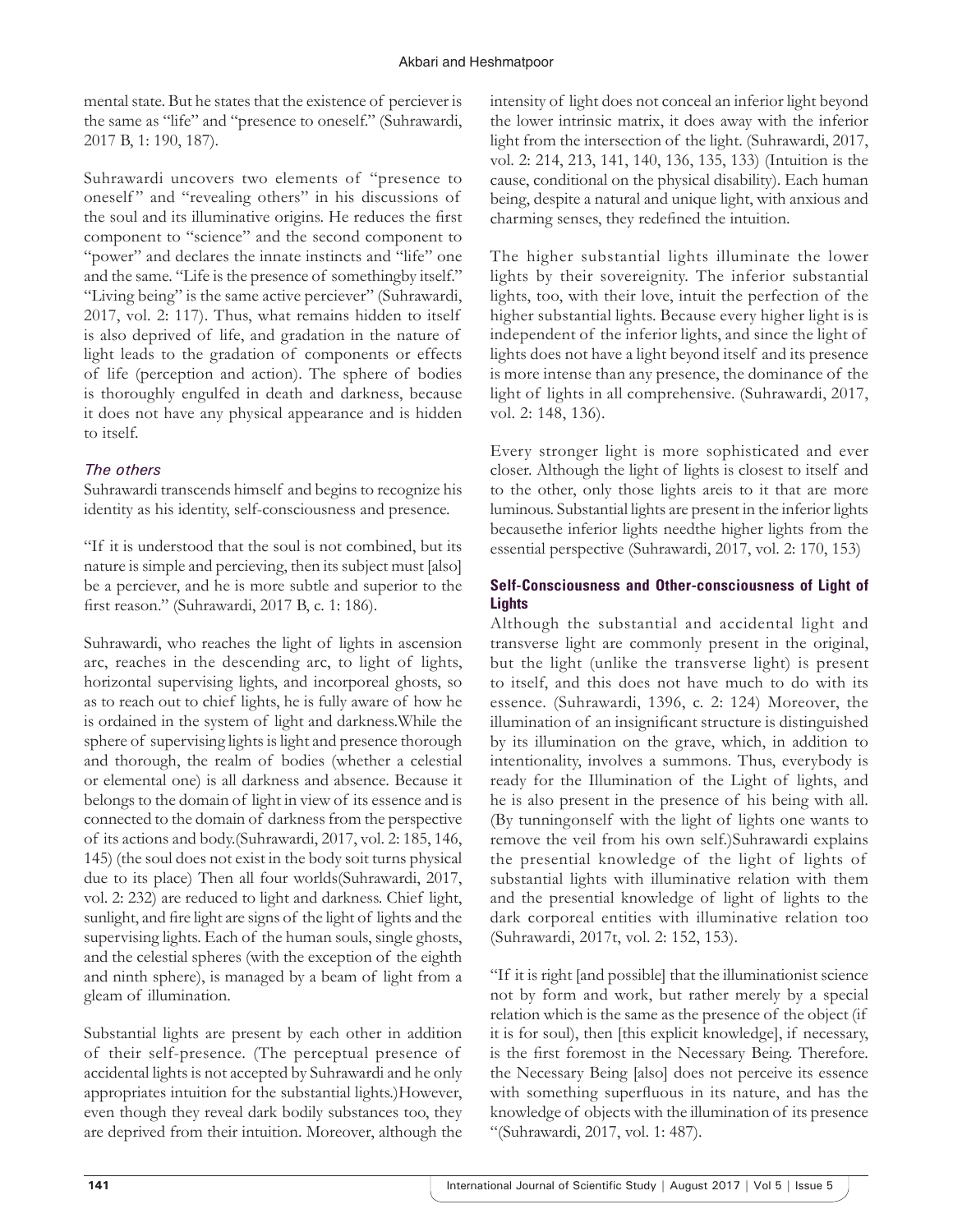#### Akbari and Heshmatpoor

It seems that Suhrawardi is convinced that if his explanation of the truth of vision is correct, then all substantiallights in their knowledge, in particular in the knowledge of light of lights, his own self is also true in the first way, and thus, the science of light of lights returns to his vision. (Suhrawardi, 2017, vol. 2: 150) Indeed, in the same way that when there is no veil, the soul sees the body with its illumination in the sphere of the body, the light of light also illuminates the objects (whether light or dark) by its illumination and intuition. (Shirazi, 2004, 453, 452). Therefore, every luminous and temporal identity is a science that is known to be the presence of light of lights.

Although the illumination of the light of lights is attributed to actual essences, however, since the past and future have been decided in the heavenly realm, the addition and surroundings of the Enlightenment to the celestial population and the rational basis, the knowledge of the presence of the past, and the future of the physical world, are also explained. (Suhrawardi, 2017, vol. 1: 487).

Although with any change and plurality in the known, the illuminative relationto it also varies and multiplies, but since the illuminative relation is an essential part of the universe, the change and plurality in the superstructure does not lead to a change in the nature of the light of lights. (Suhrawardi, 2017, vol. 1: 488, 153)

# **CONCLUSION**

Taking what has been said into consideration, one can define knowledge as presence (manifestation) of one thing (whether physical or incorporeal objective entity or a universal subjective form) by the incorporeal substance. In Manamyeh, Suhrawardi quotes Aristotle to have said "intellection is the presence of one thing by an entity that is away from the matter" (Suhrawardi, 2017 a, vol. 1: 72). The known can be as such knowing or unknowing and the former represents an incorporeal entity while the latter represents the body. Since Suhrawardi reduces every objective substance to either light or darkness and considers them a function of the occurred substance, we can conclude that every objective substance is either present by the other or in addition to it, it is present by itself too. While every substantial light is present by itself and other substantial species, every darkness is absent from itself and the other substances; a presence that is due to the call that comes from other luminary substances. Then, every bodily substance is known presentially by the light of lights and other substantial lights. Every luminar substance and every luminar body are also the essential known by the substantial light and light of lights. Light

of lights is presentially known by itself and the inferior substantial lights.

Since the question of the originality and mentally positedness of existence or essence is not within the scope of this research we can claim that the originality is for the existent or being and Existence is reduced to the presence. Accordingly, existent exists due to its presence. But if and only if presence entails perception and relation some phrases of Suhrawardi could challenge the function of being and presence.

"The identity of the external is not being acquired by means of the perception of a perceiver…. Verily its nature is not as such an idea representing another thing" (Suhrawardi, 2017p, vol. 1: 331-332).

Although the above phrase insists on the independence of existence from perceptuality and perceptibility, Suhrawardi has been only focused on acquired perception; perception is conditioned to mental idea and correspondence with the objective thing. Considering the centrality of illumination and intuition in the Illuminationism one may conclude that though the existence as a whole is independent from the presential knowledge of every limited knower but the existence of every existent is revealed to the light of lights; this known-ness is tantamount to the effect-ness based on the substantial illumination. As a result, the absolute existence of light of lights is his perfect presence by itself and others substantial lights because it is both selfconscious and other-conscious and is of an incorporeal essence.

The reduction of acquired knowledge to presential knowledge and reduction of existence to presence, according to Suhrawardi's ideas, not only fills the gaps between existence and essence, rather it also resolves the problems around the question of correspondence by founding human knowledge upon evidence rooted in intuition.

# REFERENCES

- 1. Aristotle (1988): Metaphysics, second impression, translated by Sharafadin Khurasani, Tehran: Goftar Press.
- 2. Plato (2001): Complete Works, vol. 3, translated by Muhammad Hassan Lotfi, Tehran: Kharazmi.
- 3. Javadi, Mohsen (1995): Truth Theories, Methodology of Humanities, 4, autumn, pp. 38-51.
- 4. HaeriYazdi, Mahdi (2000): Presential and Representational Knowledge, translated by Mohsen Miri, spring, pp. 46-61.
- 5. Suhrawardi, Shahabaddin (2017a), Collected Works, Talwihat, vol. 1, edited by Corbin, Tehran, Iranian Society of Philosphy.
- 6. Suhrawardi, Shahabaddin (2017b), Collected Works, Muqawimat, vol. 2, edited by Corbin, Tehran, Iranian Society of Philosphy.
- 7. Suhrawardi, Shahabaddin (2017p), Collected Works, Motarihat, vol. 1, edited by Corbin, Tehran, Iranian Society of Philosphy.